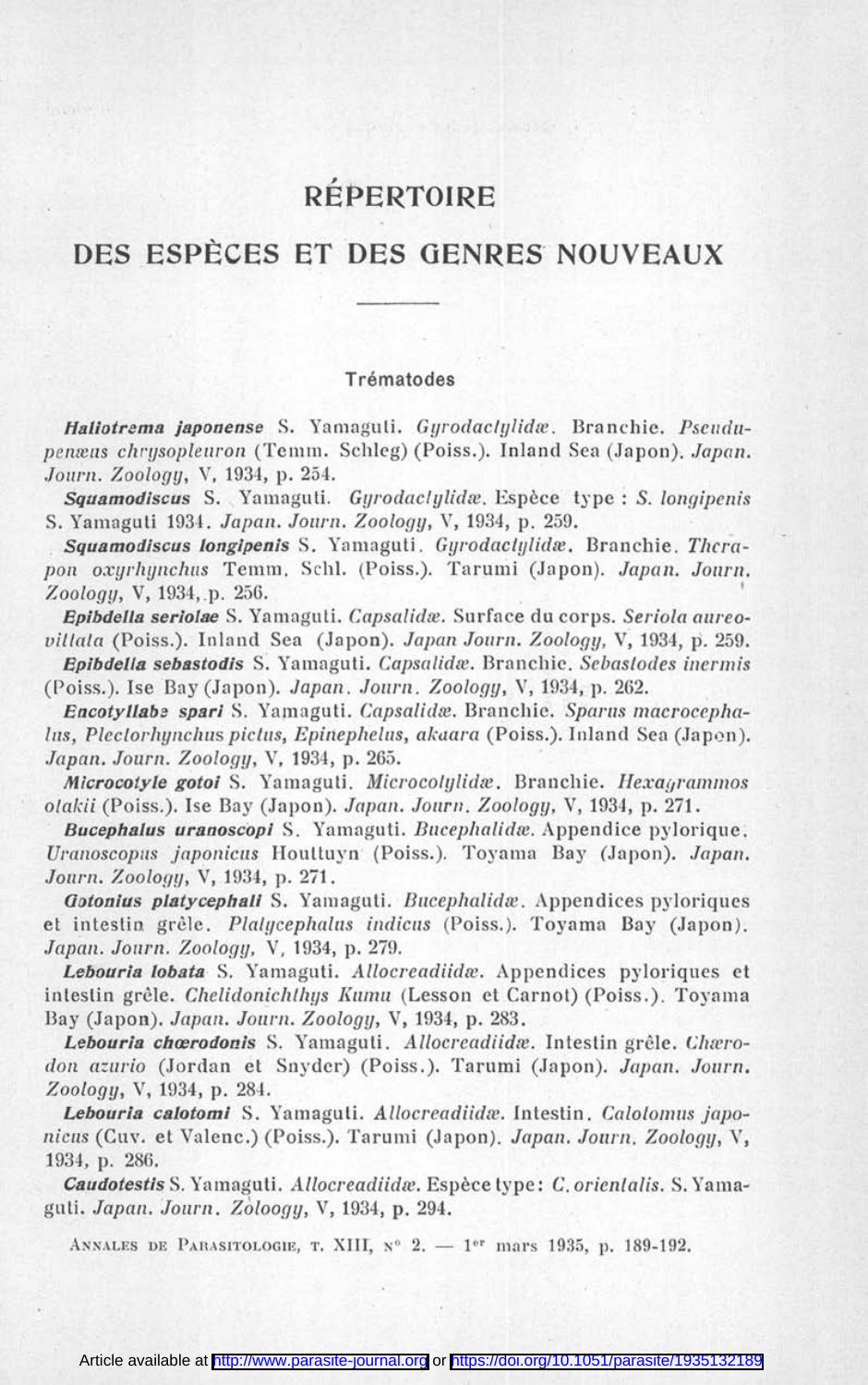*Caudotestis orientalis* S. Yamaguti. *Allocreadiidæ.* Intest. grêle. *Sarcocheilichthys variegatus* (Temm. et Schl.) et *Pseudogobio esocinus* Temm. et Schl. (Poiss.). Rivière Yodo (Japon). *Japan. Journ. Zoology,* V, 1934, p. 288.

*Caudotestis gnathopogonis* S. Yamaguti. *Allocreadiidæ.* Intest. grêle. *Gnathopogon elongatus* (Temm. et Schlegel) (Poiss.). Lac Biwa (Japon). *Japan. Journ. Zoology,* V, 1934, p. 290.

*Caudotestis zacconis* S. Yamaguti. *Allocreadiidæ.* Intestin grêle. *Zacco temmincki* (Temm. et Schl.) (Poiss.). Hyôgo Prefecture. *Japan. Journal of Zoology, V,* 1934, p. 292.

*Podocotyloides* S. Yamaguti. *Allocreadiidæ.* Espèce type : *P. pelallophallus* S. Yamaguti 1934. *Japan. Journ. Zoology,* V, 1934, p. 298.

*Podocotyloides petalophallus* S. Yamaguti. *Allocreadiidæ.* Intestin. *Plectorhynchus pictus* (Poiss.). Tarumi (Japon). *Japan. Journ. Zoology,* V, 1934, p. 295.

*Helicometra epinepheli* S. Yamaguti. *Allocreadiidæ.* Intestin. *Epinephelus akaara* et *Epinephelus tsirimenara* (Temm. et Schl.) (Poiss.). Inland Sea (Japon). *Japan. Journ. Zoology, Y,* 1934, p. 299.

*Helicometra hypodytis* S. Yamaguti. *Allocreadiidæ.* Intestin grêle. *Hypodytes rubripinnis* (Temm. et Schl.) (Poiss.). Inland Sea (Japon). *Japan. Journ. Zoology, V.* 1934, p. 301.

*Helicometroides* S. Yamaguti. *Allocreadiidæ.* Espèce type : H*. longicollis* S. Yamaguti. 1934. *Japan. Journ. Zoology, V,* 1934, p. 305.

*Helicometroides longicollis* S. Yamaguti. *Allocreadiidæ.* Intestin grêle. *Plectorhynchus pictus* (Poiss.). Tarumi (Japon). *Japan. Journ. Zoology, V,* 1934, p. 303.

*Hamacreadium epinepheli* S. Yamaguti *Allocreadiidæ.* Intestin grêle. *Epinephelus akaara* (Poiss.). Inland Sea (Japon) et *Lethrinus hæmatopterus* Temm. et Schleg. (Poiss.). Côte du Pacifique de la Préfecture de Wakayama (Japon). *Japan. Journ. Zoology, Y,* 1934, p. 305.

*Hamacreadium lethrini* S. Yamaguti. *Allocreadiidæ.* Intestin et estomac. *Lethrinus hæmatopterus* Temm. et Schl. (Poiss.). Côte du Pacifique de la Préfecture de Wakayama (Japon). *Japan. Journ. Zoology, V,* 1934, p. 308.

*Diplobulbus* S. Yamaguti. *Allocreadiidæ.* Espèce type : *D. calotomi* S. Yamaguti 1934. *Japan. Journ. Zoology, V,* 1934, p. 313.

*Diplobulbus calotomi* S. Yamaguti. *Allocreadiidæ.* Intestin grêle. *Calotomus japonicus* (Cuv. Valenc.) (Poiss.). Tarumi (Japon). *Japan. Journ. Zoology, V,* 1934, p. 311.

*Choanostoma* S. Yamaguti. *Allocreadiidæ.* Espèce type : *C. plectorhynchi* S. Yamaguti 1934. *Japan. Journ. Zoology, Y,* 1934, p. 316.

*Choanostoma plectorhynchi* S. Yamaguti. *Allocreadiidæ.* Intestin grêle. *Plectorhynchus pictus* (Thunberg) (Poiss.). Inland Sea (Japon). *Japan. Journ. Zoology, V,* 1934, p. 314.

*Dicemtestis sillagonis* S. Yamaguti. *Allocreadiidæ.* Intestin grêle. *Sillago sihama* (Poiss.). Toyama Bay et Inland Sea (Japon). *Japan. Journ. Zoology, V,* 1934, p. 317.

*Decemtestis callionymi* S. Yamaguti. *Allocreadiidæ.* Intestin grêle. *Callio-*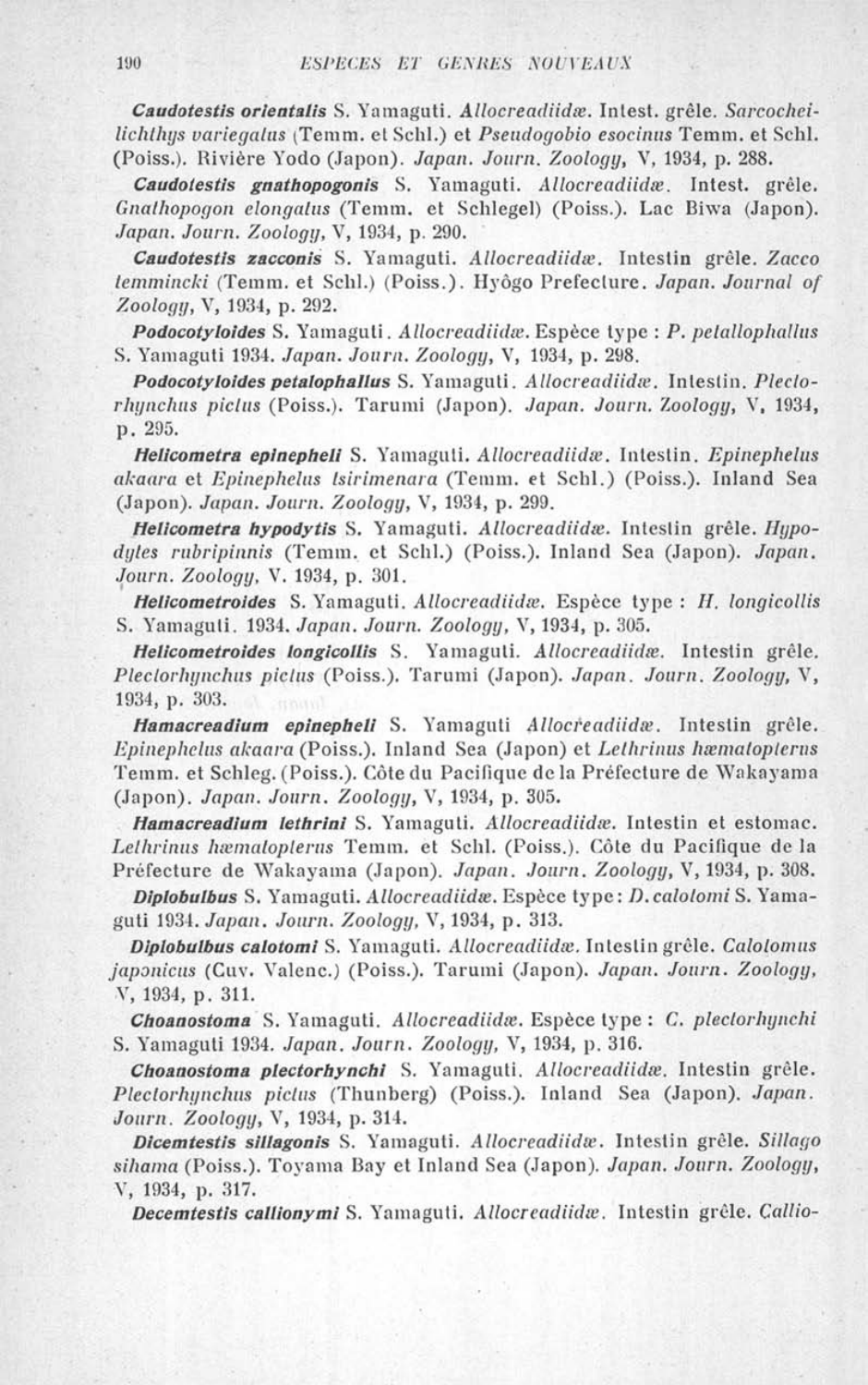*mimas valenciennesi* Temm. et Schl. (Poiss.). Toyama Bay et Inland Sea (Japon). *Japan. Journ. Zoology,* V, 1934, p. 319.

*Decemtestis* S. Yamaguti. *Allocreadüdæ.* Espèce type : *D. sillagonis* S. Yamaguti 1934. *Japan. Journ. Zoology,* V, 1934, p. 322.

*Decemtestis ditrematis* S. Yamaguti. *Allocreadiidæ.* Gros intestin et intest. grêle. *Ditrema temmincki* Bleeker (Poiss.). Mutu Bay (Japon). *Japan. Journ. Zoology,* V, 1934, p. 321.

*Lepodora gadi* S. Yamaguti. *Allocreadüdæ.* Intestin grêle. *Gadus macrocephalus* Tilesius (Poiss.). Toyama Bay (Japon). *Japan. Journ. Zoology,* V, 1934, p. 327.

*Pharyngora olssoni* S. Yamaguti. *Allocreadiidæ.* Intestin et estomac. *Scomber japonicus* Houttuyn (Poiss.). Côte du Pacifique et Toyama Bay (Japon). *Japan. Journ. Zoology,* V, 1934, p. 331.

*Pharyngora sebastodis* S. Yamaguti. *Allocreadiidæ.* Intest. grêle. *Sebastodes güntheri* (Jordan et Starks) (Poiss.). Inland Sea (Japon). *Japan. Journ, Zoology,* V, 1934, p. 331.

*Orientocreadium pseudobagri* S. Yamaguti. *Allocreadiidæ.* Intestin grêle. *Pseudobagrus aurantiacus* (Poiss.). Lac Biwa (Japon). *Japan. Journ. Zoology,* V, 1934, p. 336.

*Pedonculacetabulum* S. Yamaguti. *Allocreadiidæ.* Espèce type : *P. opisthorchis* S. Yamaguti 1934. *Japan. Journ. Zoology,* V, 1934, p. 338.

*Pedonculacetabulum opisthorchis* S. Yamaguti. *Allocreadiidæ.* Intestin. *Lethrinus hæmatopterus* Temm. et Schl., (Poiss.). Côte du Pacifique, province Wakayama (Japon) et *Goniistius zonalus* (Cuv. Val.) et *Hexagramma otakii* Jordan et Starks (Poiss.) Inland Sea (Japon). *Japan. Journ. Zoology,* V, 1934, p. 338.

*Phyllotrema bicaudatum* S. Yamaguti. *Allocreadiidæ.* Intestin grêle. *Ophichthys asakusæ* Jordan et Snyder (Poiss.). (Japon). *Japan. Journ. Zoology,* V, 1934, p. 338.

*Phyllotrema* S. Yamaguti. *Allocreadiidæ.* Espèce type : *P. bicaudalum* S. Yamaguti 1934. *Japan. Journ. Zoology,* V, 1934, p. 340.

*Æphnidiogenes major* S. Yamaguti. *Allocreadiidæ.* Intestin grêle. *Plectorhynchus pictus* (Poiss.). Inland Sea (Japon). *Japan. Journ. Zoology,* V, 1934, p. 343.

*Opecœlus minor L.* Yamaguti. *Opecœlidæ.* Intestin grêle. *Sebastodes güntheri* (Jordan et Starks) et *Sebastichthys mitsukurii* (Cramer) (Poiss.). Mutu Bay (Japon). *Japan. Journ. Zoology,* V, 1934, p. 318.

*Opecœlus sebastodis* S. Yamaguti. *Opecœlidæ.* Intestin grêle. *Sebastodes güntheri* (Jordan et Starks) (Poiss.). Toyama Bay (Japon). *Japan. Journ. Zoology,* V, 1934, p. 349.

*Opecœlus inimici* S. Yamaguti. *Opecœlidæ.* Intestin grêle. *Inimicus japonicus* (Poiss.). Inland Sea et Toyama Bay (Japon). *Japan. Journ. Zoology,* V, 1934, p. 351.

*Opegaster syngnathi* S. Yamaguti. *Opecœlidæ.* Intestin grêle. *Syngnathus schlegeli* Kaup (Poiss.). Ise Bay (Japon). *Japan. Journ. Zoology,* V. 1934, p. 353.